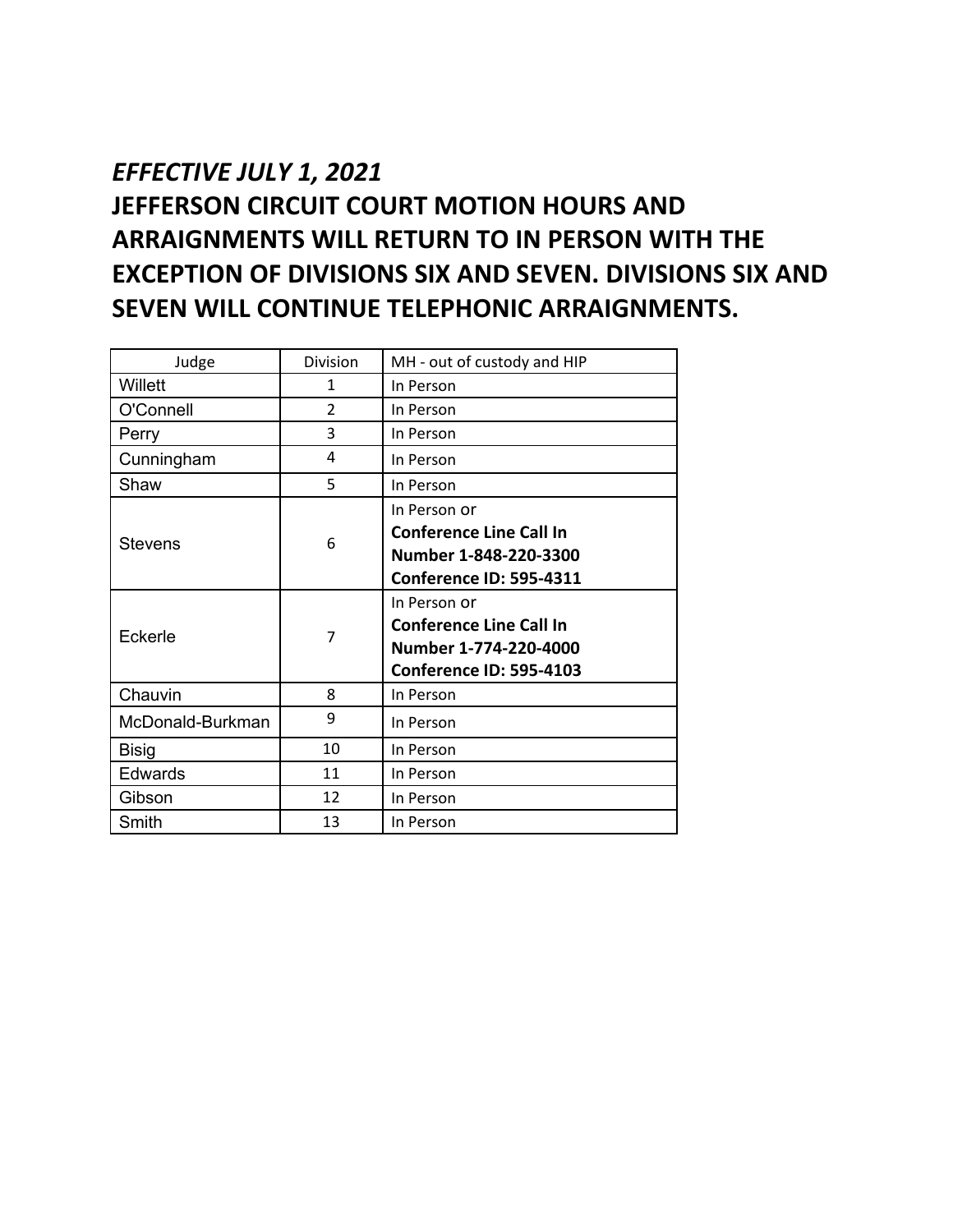## CIRCUIT COURT ARRAIGNMENTS

Date: 5/9/2022 12:00 AM Thru 5/15/2022 12:00 AM Prepared by Office of Commonwealth's Attorney

Thomas B. Wine

| Bradshaw, John T.               |                                       | Michael T. Rudicil                                              | <b>Rocket Docket</b>                                             | <b>22CR0832</b> |
|---------------------------------|---------------------------------------|-----------------------------------------------------------------|------------------------------------------------------------------|-----------------|
|                                 | Arraignment Date 5/12/2022 2:00:00 PM |                                                                 | Jefferson Circuit Court Division One                             |                 |
| KRS 516.060                     | <b>DEGREE</b>                         |                                                                 | CRIMINAL POSSESSION OF A FORGED INSTRUMENT IN THE SECOND         | 1               |
| KRS 516.060                     | <b>DEGREE</b>                         |                                                                 | CRIMINAL POSSESSION OF A FORGED INSTRUMENT IN THE SECOND         | 1               |
| KRS 218A.1415                   |                                       | DEGREE SCHEDULE II METHAMPHETAMINE                              | ILLEGAL POSSESSION OF A CONTROLLED SUBSTANCE IN THE FIRST        | 1               |
| <b>Ewing, Jonathan Treondis</b> |                                       | Danielle M. Yannelli                                            | <b>Special Victims Unit</b>                                      | <b>22CR0853</b> |
|                                 | Arraignment Date 5/9/2022 8:30:00 AM  |                                                                 | <b>Jefferson Circuit Court Division One</b>                      |                 |
| KRS 511.030, 502.020            |                                       | BURGLARY IN THE SECOND DEGREE (COMPLICITY)                      |                                                                  |                 |
| KRS 514.030, 502.020            |                                       | THEFT BY UNLAWFUL TAKING UNDER \$500 (COMPLICITY)               |                                                                  | 1               |
| KRS 512.040, 502.020            |                                       | CRIMINAL MISCHIEF IN THE THIRD DEGREE (COMPLICITY)              |                                                                  | 1               |
| KRS 403.763                     |                                       | VIOLATION OF A PROTECTIVE ORDER                                 |                                                                  |                 |
| KRS 508.080                     |                                       | TERRORISTIC THREATENING IN THE THIRD DEGREE                     |                                                                  | 1               |
| KRS 403.763                     |                                       | <b>VIOLATION OF A PROTECTIVE ORDER</b>                          |                                                                  |                 |
| KRS 512.040                     |                                       | CRIMINAL MISCHIEF IN THE THIRD DEGREE                           |                                                                  | 1               |
| KRS 403.763                     |                                       | VIOLATION OF A PROTECTIVE ORDER                                 |                                                                  | 1               |
| KRS 403.763                     |                                       | VIOLATION OF A PROTECTIVE ORDER                                 |                                                                  | 1               |
| KRS 508.080                     |                                       | TERRORISTIC THREATENING IN THE THIRD DEGREE                     |                                                                  |                 |
| KRS 508.140                     |                                       | STALKING IN THE FIRST DEGREE                                    |                                                                  | 1               |
| Moore, Sada L.                  |                                       | Danielle M. Yannelli                                            | <b>Special Victims Unit</b>                                      | <b>22CR0853</b> |
|                                 | Arraignment Date 5/9/2022 8:30:00 AM  |                                                                 | Jefferson Circuit Court Division One                             |                 |
|                                 |                                       | KRS 511.030, 502.020 BURGLARY IN THE SECOND DEGREE (COMPLICITY) |                                                                  | 1               |
| KRS 514.030, 502.020            |                                       | THEFT BY UNLAWFUL TAKING UNDER \$500 (COMPLICITY)               |                                                                  |                 |
| KRS 512.040, 502.020            |                                       | CRIMINAL MISCHIEF IN THE THIRD DEGREE (COMPLICITY)              |                                                                  | 1               |
|                                 |                                       |                                                                 |                                                                  |                 |
| <b>Patterson, Jeffrey Carl</b>  |                                       | Ashley N. Adams                                                 | <b>General Trial</b><br>Jefferson Circuit Court Division Two     | <b>22CR0584</b> |
|                                 | Arraignment Date 5/9/2022 9:00:00 AM  |                                                                 |                                                                  |                 |
| KRS 218A.1415                   |                                       | DEGREE SCHEDULE II METHAMPHETAMINE                              | ILLEGAL POSSESSION OF A CONTROLLED SUBSTANCE IN THE FIRST        | 1               |
| KRS 514.110(3)                  |                                       | RECEIVING STOLEN PROPERTY UNDER \$500                           |                                                                  | 1               |
| KRS 218A.1415                   |                                       | DEGREE SCHEDULE II METHAMPHETAMINE                              | ILLEGAL POSSESSION OF A CONTROLLED SUBSTANCE IN THE FIRST        | 1               |
| KRS 218A.1415                   |                                       | DEGREE SCHEDULE II UNSPECIFIED                                  | <b>ILLEGAL POSSESSION OF A CONTROLLED SUBSTANCE IN THE FIRST</b> | 1               |
| KRS 218A.500(2)                 |                                       | ILLEGAL USE OR POSSESSION OF DRUG PARAPHERNALIA                 |                                                                  | 1               |
| KRS 218A.1415                   |                                       | DEGREE SCHEDULE II HYDROCODONE                                  | ILLEGAL POSSESSION OF A CONTROLLED SUBSTANCE IN THE FIRST        | 1               |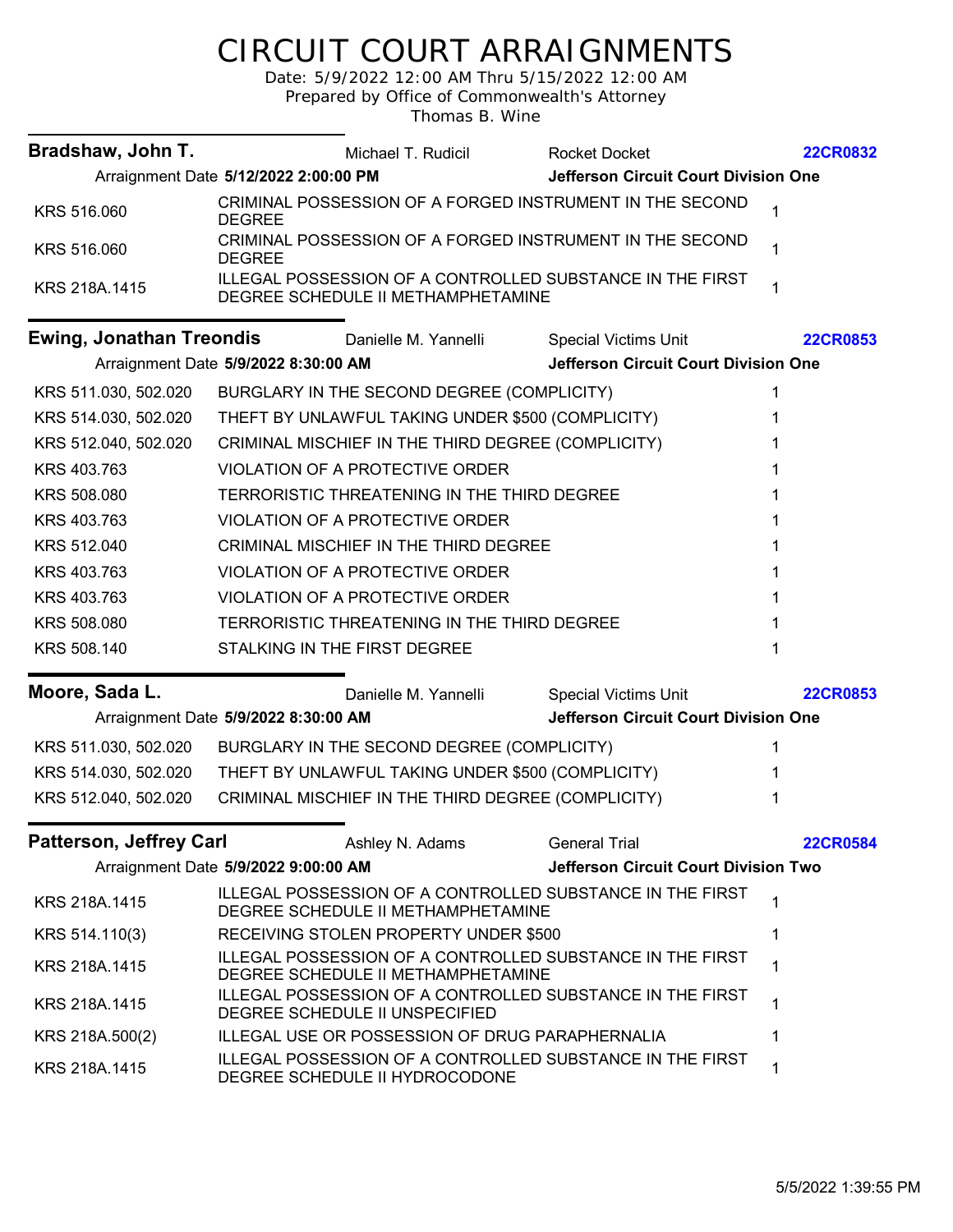| Thompson Jr., Jeffery Wayne    |                                       | Lindsay Ann Porter                               | <b>Special Victims Unit</b>                               | <b>22CR0797</b> |
|--------------------------------|---------------------------------------|--------------------------------------------------|-----------------------------------------------------------|-----------------|
|                                | Arraignment Date 5/9/2022 9:00:00 AM  |                                                  | <b>Jefferson Circuit Court Division Two</b>               |                 |
| KRS 511.030                    |                                       | BURGLARY IN THE SECOND DEGREE                    |                                                           | 1               |
| KRS 434.655(1)                 | LOST/STOLEN UNDER \$500               | FRAUDULENT USE OF A CREDIT CARD AFTER REPORTING  |                                                           | 1               |
| KRS 512.030                    |                                       | CRIMINAL MISCHIEF IN THE SECOND DEGREE           |                                                           | 1               |
| KRS 524.100                    |                                       | TAMPERING WITH PHYSICAL EVIDENCE                 |                                                           |                 |
| KRS 508.010                    |                                       | ASSAULT IN THE FIRST DEGREE                      |                                                           | 1               |
| KRS 508.020                    |                                       | ASSAULT IN THE SECOND DEGREE                     |                                                           | 1               |
| KRS 508.030                    |                                       | ASSAULT IN THE FOURTH DEGREE                     |                                                           |                 |
| KRS 508.170                    |                                       | STRANGULATION IN THE FIRST DEGREE                |                                                           |                 |
| KRS 509.020                    |                                       | UNLAWFUL IMPRISONMENT IN THE FIRST DEGREE        |                                                           |                 |
| KRS 509.040                    | <b>KIDNAPPING</b>                     |                                                  |                                                           |                 |
| KRS 514.030                    |                                       |                                                  | THEFT BY UNLAWFUL TAKING OVER \$500 BUT LESS THAN \$1,000 |                 |
| KRS 434.650                    |                                       | FRAUDULENT USE OF A CREDIT CARD UNDER \$500      |                                                           | 1               |
| Dansby, Leon Lenard            |                                       | Ashley N. Adams                                  | <b>General Trial</b>                                      | <b>22CR0804</b> |
|                                | Arraignment Date 5/9/2022 9:00:00 AM  |                                                  | <b>Jefferson Circuit Court Division Two</b>               |                 |
| KRS 189A.010(1)(5)(b)<br>(11)  |                                       | OPERATING A MOTOR VEHICLE UNDER THE INFLUENCE OF | INTOXICANTS - SECOND OFFENSE (AGGRAVATING CIRCUMSTANCES)  | 1               |
| KRS 527.040                    |                                       | POSSESSION OF A HANDGUN BY CONVICTED FELON       |                                                           | 1               |
| KRS 189.530(2)                 | <b>MOTOR VEHICLE</b>                  |                                                  | POSSESSION OF AN OPEN ALCOHOLIC BEVERAGE CONTAINER IN A   | 1               |
| Brandenburg, Christopher Allen |                                       | Lucas Taylor                                     | <b>General Trial</b>                                      | <b>22CR0807</b> |
|                                | Arraignment Date 5/9/2022 9:00:00 AM  |                                                  | <b>Jefferson Circuit Court Division Two</b>               |                 |
| KRS 527.040                    |                                       | POSSESSION OF A HANDGUN BY CONVICTED FELON       |                                                           | 1               |
| <b>Wesley Jr, Clyde Daniel</b> |                                       | Michael T. Rudicil                               | <b>Rocket Docket</b>                                      | <b>22CR0840</b> |
|                                | Arraignment Date 5/9/2022 10:00:00 AM |                                                  | Jefferson Circuit Court Division Two                      |                 |
| KRS 218A.1412                  |                                       | SCHEDULE II METHAMPHETAMINE TWO GRAMS OR MORE    | TRAFFICKING IN A CONTROLLED SUBSTANCE IN THE FIRST DEGREE | $\mathbf 1$     |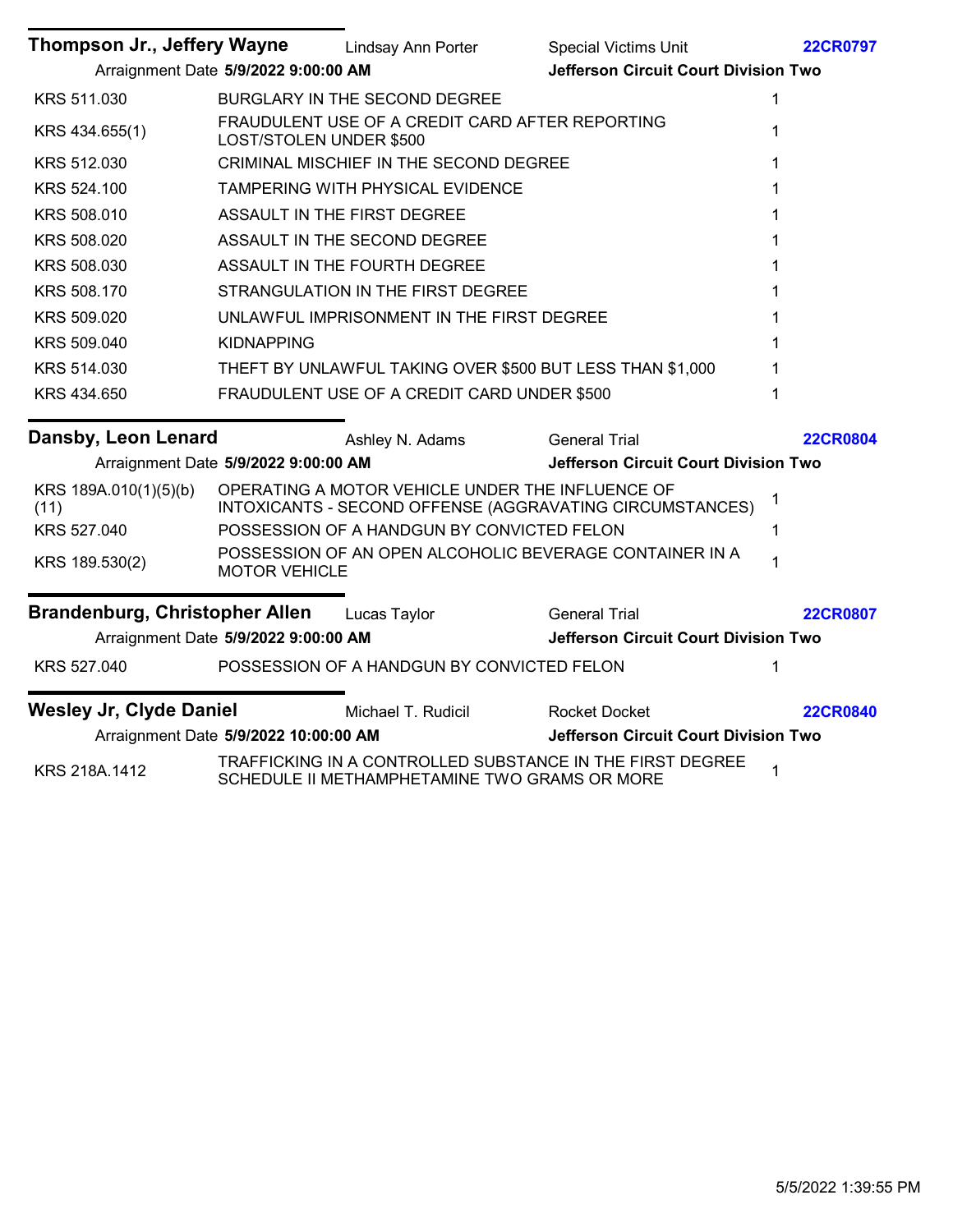| Carman, Treyvor C.                    | Matthew Cody Hill                                                                                                                                             | Narcotics Unit                                | <b>22CR0849</b> |
|---------------------------------------|---------------------------------------------------------------------------------------------------------------------------------------------------------------|-----------------------------------------------|-----------------|
|                                       | Arraignment Date 5/9/2022 9:00:00 AM                                                                                                                          | <b>Jefferson Circuit Court Division Two</b>   |                 |
| KRS 527.040                           | POSSESSION OF A HANDGUN BY CONVICTED FELON                                                                                                                    |                                               |                 |
| KRS 514.110, 502.020                  | RECEIVING STOLEN FIREARM (COMPLICITY)                                                                                                                         |                                               |                 |
| KRS 527.080(2A)                       | USING RESTRICTED AMMUNITION DURING FELONY (NO SHOTS)                                                                                                          |                                               |                 |
| KRS 218A.500(2),<br>218A.992, 502.020 | ILLEGAL USE OR POSSESSION OF DRUG PARAPHERNALIA WHILE IN<br>POSSESSION OF A FIREARM (COMPLICITY)                                                              |                                               |                 |
| KRS 218A.1412,<br>218A.992            | TRAFFICKING IN A CONTROLLED SUBSTANCE IN THE FIRST DEGREE<br>SCHEDULE II METHAMPHETAMINE TWO GRAMS OR MORE WHILE IN<br>POSSESSION OF A FIREARM                |                                               | 1.              |
| KRS 218A.1412,<br>218A.992, 502.020   | TRAFFICKING IN A CONTROLLED SUBSTANCE IN THE FIRST DEGREE<br>SCHEDULE I HEROIN WHILE IN POSSESSION OF A FIREARM<br>(COMPLICITY)                               |                                               |                 |
| KRS 218A.1421,<br>218A.992, 502.020   | TRAFFICKING IN MARIJUANA SCHEDULE I HALLUCINOGEN (LESS<br>THAN 8 OUNCES) WHILE IN POSSESSION OF A FIREARM<br>(COMPLICITY)                                     |                                               |                 |
| KRS 527.040                           | POSSESSION OF A HANDGUN BY CONVICTED FELON                                                                                                                    |                                               |                 |
| KRS 218A.1412,<br>218A.992, 502.020   | TRAFFICKING IN A CONTROLLED SUBSTANCE IN THE FIRST DEGREE<br>SCHEDULE II METHAMPHETAMINE LESS THAN TWO GRAMS WHILE IN<br>POSSESSION OF A FIREARM (COMPLICITY) |                                               | 1               |
| KRS 218A.1412,<br>218A.992, 502.020   | TRAFFICKING IN A CONTROLLED SUBSTANCE IN THE FIRST DEGREE<br>SCHEDULE II FENTANYL WHILE IN POSSESSION OF A FIREARM<br>(COMPLICITY)                            |                                               | 1               |
| KRS 218A.1417,<br>218A.992, 502.020   | ILLEGAL POSSESSION OF A CONTROLLED SUBSTANCE IN THE THIRD<br>DEGREE SCHEDULE IV TRAMADOL WHILE IN POSSESSION OF A<br>FIREARM (COMPLICITY)                     |                                               |                 |
| KRS 218A.1412,<br>218A.992, 502.020   | TRAFFICKING IN A CONTROLLED SUBSTANCE IN THE FIRST DEGREE<br>SCHEDULE II COCAINE LESS THAN FOUR GRAMS WHILE IN<br>POSSESSION OF A FIREARM (COMPLICITY)        |                                               |                 |
| Gordon, Donye L.                      | <b>Andrew Daley</b>                                                                                                                                           | Narcotics Unit                                | <b>22CR0852</b> |
|                                       | Arraignment Date 5/9/2022 9:00:00 AM                                                                                                                          | <b>Jefferson Circuit Court Division Two</b>   |                 |
| KRS 514.110, 502.020                  | RECEIVING STOLEN FIREARM (COMPLICITY)                                                                                                                         |                                               |                 |
| KRS 218A.1422,<br>218A.992            | ILLEGAL POSSESSION OF A CONTROLLED SUBSTANCE SCHEDULE I<br>HALLUCINOGEN MARIJUANA WHILE IN POSSESSION OF A FIREARM                                            |                                               |                 |
| KRS 218A.1415,<br>218A.992            | <b>ILLEGAL POSSESSION OF A CONTROLLED SUBSTANCE IN THE FIRST</b><br>DEGREE SCHEDULE II OPIATES WHILE IN POSSESSION OF A<br><b>FIREARM</b>                     |                                               | 1               |
| KRS 520.100                           | FLEEING OR EVADING POLICE IN THE SECOND DEGREE<br>(PEDESTRIAN)                                                                                                |                                               |                 |
| KRS 218A.1421,<br>218A.992, 502.020   | TRAFFICKING IN MARIJUANA, SCHEDULE I HALLUCINOGEN (MORE<br>THAN 8 OUNCES BUT LESS THAN 5 POUNDS) WHILE IN POSSESSION<br>OF A FIREARM (COMPLICITY)             |                                               | 1               |
| KRS 218A.1415, 502.020                | ILLEGAL POSSESSION OF A CONTROLLED SUBSTANCE IN THE FIRST<br>DEGREE SCHEDULE II OXYCODONE (COMPLICITY)                                                        |                                               | 1               |
| Peebles, Latonya R.                   | Michael T. Rudicil                                                                                                                                            | <b>Rocket Docket</b>                          | <b>22CR0837</b> |
|                                       | Arraignment Date 5/10/2022 8:30:00 AM                                                                                                                         | <b>Jefferson Circuit Court Division Three</b> |                 |
| KRS 514.030                           | THEFT BY UNLAWFUL TAKING OVER \$500 BUT LESS THAN \$10,000                                                                                                    |                                               | 1               |
| Alvey, Aaron                          | William D. Adams                                                                                                                                              | <b>Rocket Docket</b>                          | <b>22CR0831</b> |
|                                       | Arraignment Date 5/11/2022 1:30:00 PM                                                                                                                         | Jefferson Circuit Court Division Four         |                 |
| KRS 514.030                           | THEFT BY UNLAWFUL TAKING FIREARM                                                                                                                              |                                               | 1               |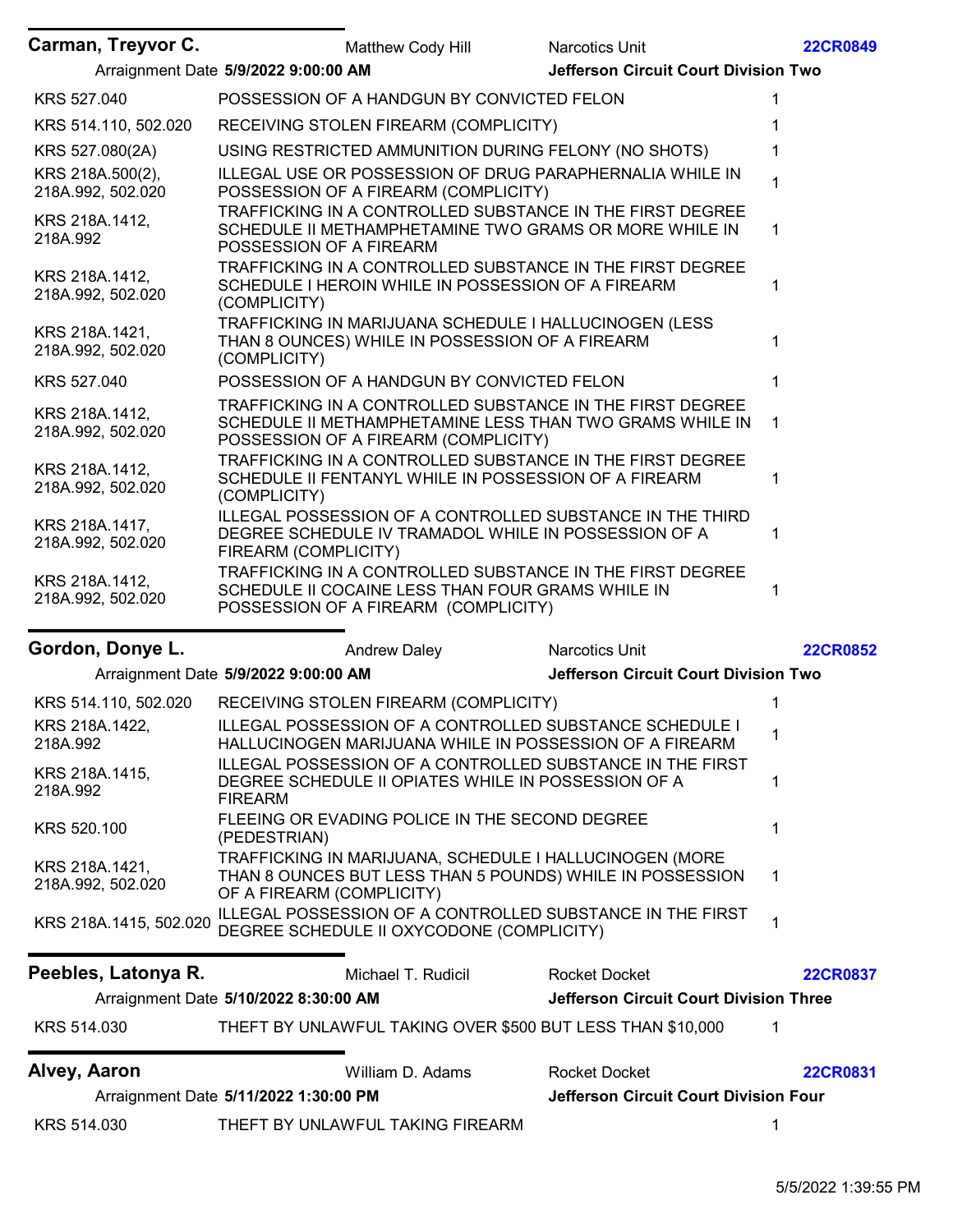| Cunningham, Roger David          | Kathleen Reed                                                                                                | <b>General Trial</b>                                            | <b>22CR0844</b> |
|----------------------------------|--------------------------------------------------------------------------------------------------------------|-----------------------------------------------------------------|-----------------|
|                                  | Arraignment Date 5/9/2022 10:00:00 AM                                                                        | Jefferson Circuit Court Division Four                           |                 |
|                                  | KRS 17.510(10)(a) & (11) FAILURE TO COMPLY WITH SEX OFFENDER REGISTRATION<br>(SUBSEQUENT OFFENDER)           |                                                                 | 1               |
|                                  | KRS 17.510(10)(a) & (11) FAILURE TO COMPLY WITH SEX OFFENDER REGISTRATION                                    |                                                                 | 1               |
| Frey Jr., James Delbert          | Ashley N. Adams                                                                                              | <b>General Trial</b>                                            | <b>22CR0855</b> |
|                                  | Arraignment Date 5/9/2022 10:00:00 AM                                                                        | Jefferson Circuit Court Division Four                           |                 |
| KRS 527.040                      | POSSESSION OF A HANDGUN BY CONVICTED FELON                                                                   |                                                                 | 1               |
| KRS 218A.1415                    | DEGREE SCHEDULE II METHAMPHETAMINE SECOND OFFENSE                                                            | ILLEGAL POSSESSION OF A CONTROLLED SUBSTANCE IN THE FIRST       | 1               |
| KRS 218A.1422                    | <b>HALLUCINOGEN MARIJUANA</b>                                                                                | <b>ILLEGAL POSSESSION OF A CONTROLLED SUBSTANCE, SCHEDULE I</b> | 1               |
| KRS 218A.500(2)                  | ILLEGAL USE OR POSSESSION OF DRUG PARAPHERNALIA                                                              |                                                                 | 1               |
| KRS 186.170                      |                                                                                                              | OPERATING A MOTOR VEHICLE WITH AN EXPIRED LICENSE PLATE         | 1               |
| KRS 304.99-060                   | FAILURE OF NON-OWNER OPERATOR TO MAINTAIN REQUIRED<br><b>INSURANCE</b>                                       |                                                                 | 1               |
| KRS 186.510                      | SHOW OPERATOR'S LICENSE ON DEMAND                                                                            | FAILURE TO BE IN POSSESSION OF OPERATOR'S LICENSE AND/OR        | 1               |
| Xiong, Vajheu                    | Michael T. Rudicil                                                                                           | <b>Rocket Docket</b>                                            | <b>22CR0842</b> |
|                                  | Arraignment Date 5/9/2022 1:00:00 PM                                                                         | <b>Jefferson Circuit Court Division Five</b>                    |                 |
| KRS 218A.1421                    | THAN 8 OUNCES BUT LESS THAN 5 POUNDS)                                                                        | TRAFFICKING IN MARIJUANA, SCHEDULE I HALLUCINOGEN (MORE         | 1               |
| Ellis, Roqueena                  | Milja Zgonjanin                                                                                              | <b>General Trial</b>                                            | <b>22CR0845</b> |
|                                  | Arraignment Date 5/9/2022 10:30:00 AM                                                                        | <b>Jefferson Circuit Court Division Five</b>                    |                 |
| KRS 508.010                      | ASSAULT IN THE FIRST DEGREE                                                                                  |                                                                 | 1               |
| KRS 512.020                      | <b>CRIMINAL MISCHIEF IN THE FIRST DEGREE</b>                                                                 |                                                                 |                 |
| KRS 189.580(1)                   | FAILURE TO STOP AND RENDER AID                                                                               |                                                                 |                 |
| KRS 525.070(1)(b)                | HARASSMENT WITH NO PHYSICAL CONTACT                                                                          |                                                                 |                 |
| KRS 512.020                      | <b>CRIMINAL MISCHIEF IN THE FIRST DEGREE</b>                                                                 |                                                                 |                 |
| Redmon, Keangeld T.              | Lashae Richie                                                                                                | <b>General Trial</b>                                            | <b>22CR0847</b> |
|                                  | Arraignment Date 5/9/2022 10:30:00 AM                                                                        | <b>Jefferson Circuit Court Division Five</b>                    |                 |
| KRS 222.202(1)                   | ALCOHOL INTOXICATION IN A PUBLIC PLACE (1ST AND 2ND OFFENSE)                                                 |                                                                 | -1              |
| KRS 511.080                      | <b>CRIMINAL TRESPASS IN THE THIRD DEGREE</b>                                                                 |                                                                 |                 |
| KRS 525.060                      | DISORDERLY CONDUCT IN THE SECOND DEGREE                                                                      |                                                                 |                 |
| KRS 508.080                      | TERRORISTIC THREATENING IN THE THIRD DEGREE                                                                  |                                                                 |                 |
| KRS 508.025                      | ASSAULT IN THE THIRD DEGREE (POLICE/PROBATION OFFICER)                                                       |                                                                 | 1               |
| <b>Gehlhausen, Travis Shaine</b> | Kaleb Noblett                                                                                                | Narcotics Unit                                                  | <b>22CR0856</b> |
|                                  | Arraignment Date 5/9/2022 10:30:00 AM                                                                        | <b>Jefferson Circuit Court Division Five</b>                    |                 |
| KRS 218A.1412                    | SCHEDULE II METHAMPHETAMINE TWO GRAMS OR MORE                                                                | TRAFFICKING IN A CONTROLLED SUBSTANCE IN THE FIRST DEGREE       | 1               |
| KRS 218A.500(2)                  | ILLEGAL USE OR POSSESSION OF DRUG PARAPHERNALIA                                                              |                                                                 | 1               |
| KRS 218A.1415, 502.020           | ILLEGAL POSSESSION OF A CONTROLLED SUBSTANCE IN THE FIRST<br>DEGREE SCHEDULE II METHAMPHETAMINE (COMPLICITY) |                                                                 | 1               |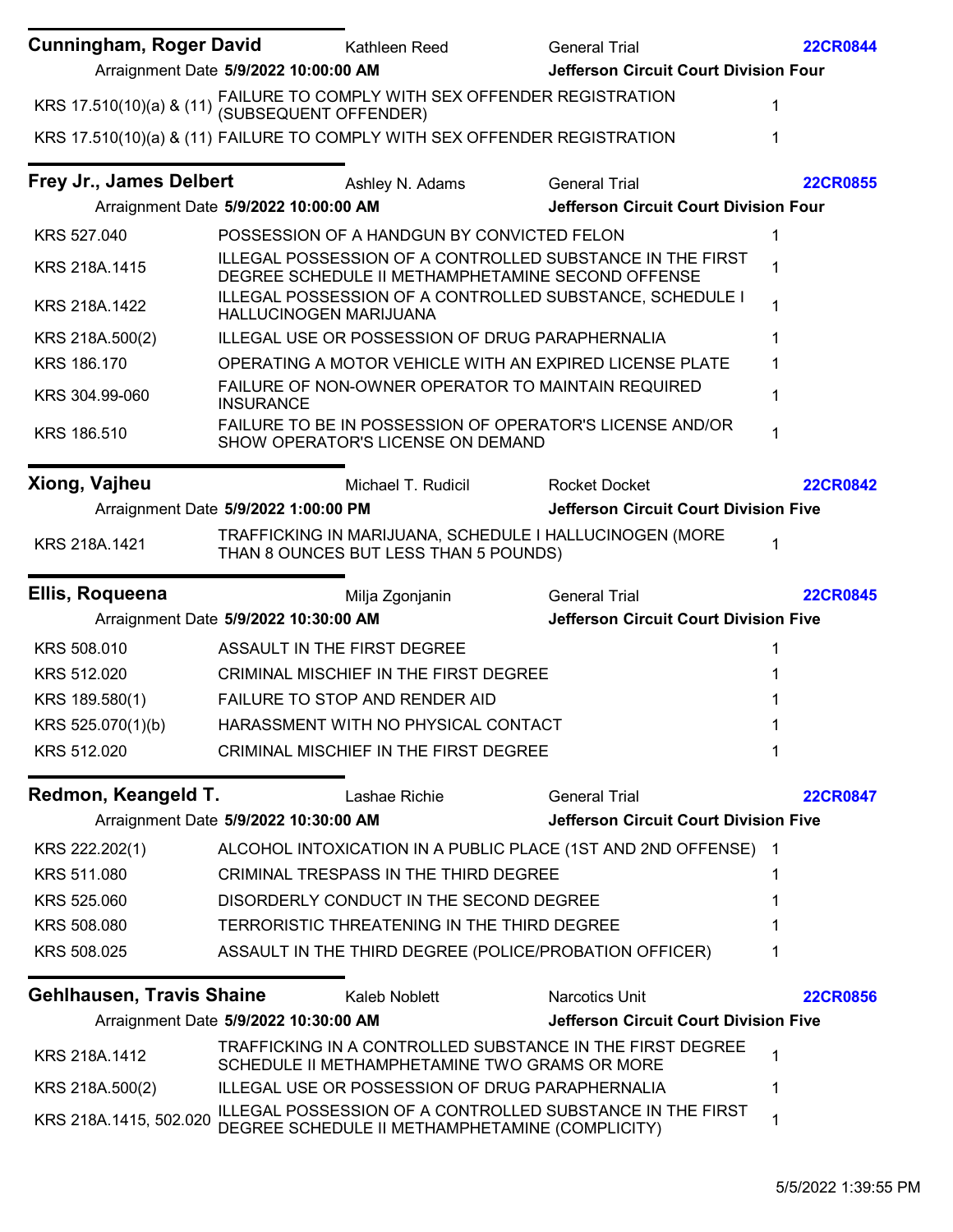| <b>Raymer, Scott Allen</b>          |                                       | Michael T. Rudicil                                                                                | <b>Rocket Docket</b>                                                                                                      | <b>22CR0838</b> |
|-------------------------------------|---------------------------------------|---------------------------------------------------------------------------------------------------|---------------------------------------------------------------------------------------------------------------------------|-----------------|
|                                     | Arraignment Date 5/12/2022 8:30:00 AM |                                                                                                   | <b>Jefferson Circuit Court Division Seven</b>                                                                             |                 |
| KRS 218A.1412                       |                                       | SCHEDULE II METHAMPHETAMINE TWO GRAMS OR MORE                                                     | TRAFFICKING IN A CONTROLLED SUBSTANCE IN THE FIRST DEGREE                                                                 | 1               |
| KRS 218A.1415                       |                                       | DEGREE SCHEDULE II METHAMPHETAMINE                                                                | <b>ILLEGAL POSSESSION OF A CONTROLLED SUBSTANCE IN THE FIRST</b>                                                          | 1               |
| KRS 218A.1415                       |                                       | DEGREE SCHEDULE II METHAMPHETAMINE                                                                | ILLEGAL POSSESSION OF A CONTROLLED SUBSTANCE IN THE FIRST                                                                 | 1               |
| <b>Williams, Derrick Orlando</b>    |                                       | Ajla Hakalovic                                                                                    | <b>Narcotics Unit</b>                                                                                                     | <b>22CR0843</b> |
|                                     | Arraignment Date 5/9/2022 11:30:00 AM |                                                                                                   | <b>Jefferson Circuit Court Division Seven</b>                                                                             |                 |
| KRS 514.110                         |                                       | RECEIVING STOLEN PROPERTY OVER \$10,000                                                           |                                                                                                                           | 1               |
| KRS 218A.1412,<br>218A.992          | POSSESSION OF A FIREARM               | SCHEDULE II COCAINE FOUR GRAMS OR MORE WHILE IN                                                   | TRAFFICKING IN A CONTROLLED SUBSTANCE IN THE FIRST DEGREE                                                                 | 1               |
| KRS 218A.1422,<br>218A.992          |                                       |                                                                                                   | <b>ILLEGAL POSSESSION OF A CONTROLLED SUBSTANCE SCHEDULE I</b><br>HALLUCINOGEN MARIJUANA WHILE IN POSSESSION OF A FIREARM | 1               |
| KRS 527.080(2A)                     |                                       | USING RESTRICTED AMMUNITION DURING FELONY (NO SHOTS)                                              |                                                                                                                           | 1               |
| KRS 186.620(2)                      | <b>CANCELLED OR DENIED</b>            | OPERATION OF A MOTOR VEHICLE BY A PERSON WHOSE<br>OPERATOR'S LICENSE HAS BEEN REVOKED, SUSPENDED, |                                                                                                                           | 1               |
| KRS 304.39-080                      |                                       | NO MOTOR VEHICLE INSURANCE - FIRST OFFENSE                                                        |                                                                                                                           | 1               |
| KRS 530.060                         |                                       | ENDANGERING THE WELFARE OF A MINOR                                                                |                                                                                                                           | 1               |
| KRS 527.040                         |                                       | POSSESSION OF A FIREARM BY CONVICTED FELON                                                        |                                                                                                                           | 1               |
| KRS 530.060                         |                                       | ENDANGERING THE WELFARE OF A MINOR                                                                |                                                                                                                           | 1               |
| KRS 218A.1412,<br>218A.992, 502.020 |                                       | SCHEDULE II COCAINE LESS THAN FOUR GRAMS WHILE IN<br>POSSESSION OF A FIREARM (COMPLICITY)         | TRAFFICKING IN A CONTROLLED SUBSTANCE IN THE FIRST DEGREE                                                                 | 1               |
| KRS 527.040                         |                                       | POSSESSION OF A HANDGUN BY CONVICTED FELON                                                        |                                                                                                                           | 1               |
| KRS 527.040                         |                                       | POSSESSION OF A HANDGUN BY CONVICTED FELON                                                        |                                                                                                                           | 1               |
| Bozeman, David L.                   |                                       | Joseph Abney                                                                                      | <b>General Trial</b>                                                                                                      | <b>22CR0850</b> |
|                                     | Arraignment Date 5/9/2022 11:30:00 AM |                                                                                                   | Jefferson Circuit Court Division Seven                                                                                    |                 |
| KRS 515.030                         |                                       | ROBBERY IN THE SECOND DEGREE                                                                      |                                                                                                                           | 1               |
| KRS 520.100                         | (PEDESTRIAN)                          | FLEEING OR EVADING POLICE IN THE SECOND DEGREE                                                    |                                                                                                                           | 1               |
| KRS 524.100                         |                                       | TAMPERING WITH PHYSICAL EVIDENCE                                                                  |                                                                                                                           | 1               |
| <b>Winston, Anthony Maurice</b>     |                                       | Ryan Olberding                                                                                    | <b>General Trial</b>                                                                                                      | <b>22CR0857</b> |
|                                     | Arraignment Date 5/9/2022 11:30:00 AM |                                                                                                   | <b>Jefferson Circuit Court Division Seven</b>                                                                             |                 |
| KRS 508.020                         |                                       | ASSAULT IN THE SECOND DEGREE                                                                      |                                                                                                                           | 1               |
| KRS 532.080                         |                                       | PERSISTENT FELONY OFFENDER IN THE FIRST DEGREE                                                    |                                                                                                                           | 1               |
| Johnson, Steven D.                  |                                       | William D. Adams                                                                                  | <b>Rocket Docket</b>                                                                                                      | <b>22CR0835</b> |
|                                     | Arraignment Date 5/12/2022 1:15:00 PM |                                                                                                   | Jefferson Circuit Court Division Eight                                                                                    |                 |
| KRS 530.050                         | <b>FLAGRANT NON SUPPORT</b>           |                                                                                                   |                                                                                                                           | 1               |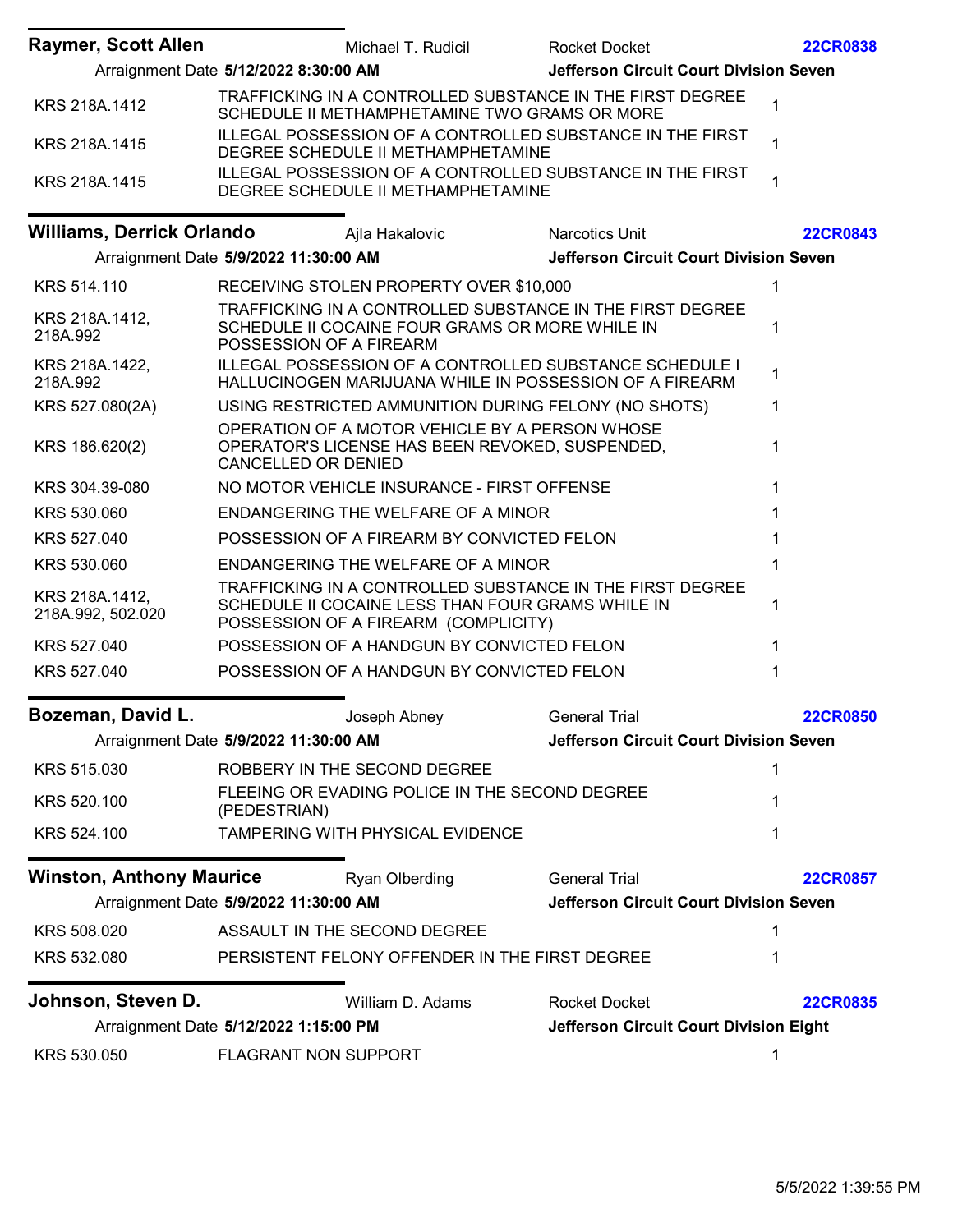| Auyon-Gaudarrama, Emmanuel          |                                        | Kayla Crepps                                                              | <b>General Trial</b>                                                                                                      | <b>22CR0848</b> |
|-------------------------------------|----------------------------------------|---------------------------------------------------------------------------|---------------------------------------------------------------------------------------------------------------------------|-----------------|
|                                     | Arraignment Date 5/9/2022 1:00:00 PM   |                                                                           | <b>Jefferson Circuit Court Division Eight</b>                                                                             |                 |
|                                     |                                        | KRS 508.020, 502.020 ASSAULT IN THE SECOND DEGREE (COMPLICITY)            |                                                                                                                           | 1               |
|                                     |                                        | KRS 508.060, 502.020 WANTON ENDANGERMENT IN THE FIRST DEGREE (COMPLICITY) |                                                                                                                           | 1               |
| Vazquez, Ruben                      |                                        | Kayla Crepps                                                              | <b>General Trial</b>                                                                                                      | <b>22CR0848</b> |
|                                     | Arraignment Date 5/9/2022 1:00:00 PM   |                                                                           | Jefferson Circuit Court Division Eight                                                                                    |                 |
|                                     |                                        | KRS 508.020, 502.020 ASSAULT IN THE SECOND DEGREE (COMPLICITY)            |                                                                                                                           | 1               |
|                                     |                                        | KRS 508.060, 502.020 WANTON ENDANGERMENT IN THE FIRST DEGREE (COMPLICITY) |                                                                                                                           | 1               |
| Coleman, Dominique L.               |                                        | Amanda Hernandez                                                          | <b>Rocket Docket</b>                                                                                                      | <b>22CR0833</b> |
|                                     | Arraignment Date 5/12/2022 12:00:00 PM |                                                                           | <b>Jefferson Circuit Court Division Nine</b>                                                                              |                 |
| KRS 527.040                         |                                        | POSSESSION OF A FIREARM BY CONVICTED FELON                                |                                                                                                                           | 1               |
| <b>George, Timothy Ray</b>          |                                        | Jan Firkins Brightwell                                                    | <b>General Trial</b>                                                                                                      | <b>22CR0846</b> |
|                                     | Arraignment Date 5/9/2022 1:30:00 PM   |                                                                           | <b>Jefferson Circuit Court Division Nine</b>                                                                              |                 |
| KRS 514.110                         |                                        | RECEIVING STOLEN PROPERTY OVER \$10,000                                   |                                                                                                                           | 1               |
| KRS 514.030                         |                                        |                                                                           | THEFT BY UNLAWFUL TAKING OVER \$1,000 BUT LESS THAN \$10,000                                                              | 1               |
| KRS 514.030                         | \$1,000,000                            | THEFT BY UNLAWFUL TAKING OVER \$10,000 BUT LESS THAN                      |                                                                                                                           |                 |
| KRS 511.080                         |                                        | <b>CRIMINAL TRESPASS IN THE THIRD DEGREE</b>                              |                                                                                                                           | 1               |
| KRS 514.110                         |                                        |                                                                           | RECEIVING STOLEN PROPERTY OVER \$1,000 BUT LESS THAN \$10,000                                                             | 1               |
| <b>Hayes, Ace Aaron</b>             |                                        | Heather R. Humble                                                         | <b>Special Victims Unit</b>                                                                                               | <b>22CR0763</b> |
|                                     | Arraignment Date 5/9/2022 2:00:00 PM   |                                                                           | <b>Jefferson Circuit Court Division Ten</b>                                                                               |                 |
| KRS 508.020                         |                                        | ASSAULT IN THE SECOND DEGREE                                              |                                                                                                                           | 1               |
| KRS 509.020                         |                                        | UNLAWFUL IMPRISONMENT IN THE FIRST DEGREE                                 |                                                                                                                           |                 |
| KRS 508.170                         |                                        | STRANGULATION IN THE FIRST DEGREE                                         |                                                                                                                           |                 |
| KRS 512.040                         |                                        | CRIMINAL MISCHIEF IN THE THIRD DEGREE                                     |                                                                                                                           | 1               |
| <b>Allen, Andrew Devin</b>          |                                        | <b>Andrew Daley</b>                                                       | <b>Narcotics Unit</b>                                                                                                     | <b>22CR0851</b> |
|                                     | Arraignment Date 5/9/2022 2:00:00 PM   |                                                                           | Jefferson Circuit Court Division Ten                                                                                      |                 |
| KRS 186.170                         |                                        |                                                                           | OPERATING A MOTOR VEHICLE WITH AN EXPIRED LICENSE PLATE                                                                   | 1               |
| KRS 527.040, 502.020                |                                        |                                                                           | POSSESSION OF A FIREARM BY CONVICTED FELON (COMPLICITY)                                                                   | 1               |
| KRS 218A.1412,<br>218A.992, 502.020 |                                        | POSSESSION OF A FIREARM (COMPLICITY)                                      | TRAFFICKING IN A CONTROLLED SUBSTANCE IN THE FIRST DEGREE<br>SCHEDULE II METHAMPHETAMINE TWO GRAMS OR MORE WHILE IN       | $\mathbf 1$     |
| KRS 218A.1422,<br>218A.992, 502.020 | (COMPLICITY)                           |                                                                           | <b>ILLEGAL POSSESSION OF A CONTROLLED SUBSTANCE SCHEDULE I</b><br>HALLUCINOGEN MARIJUANA WHILE IN POSSESSION OF A FIREARM | 1               |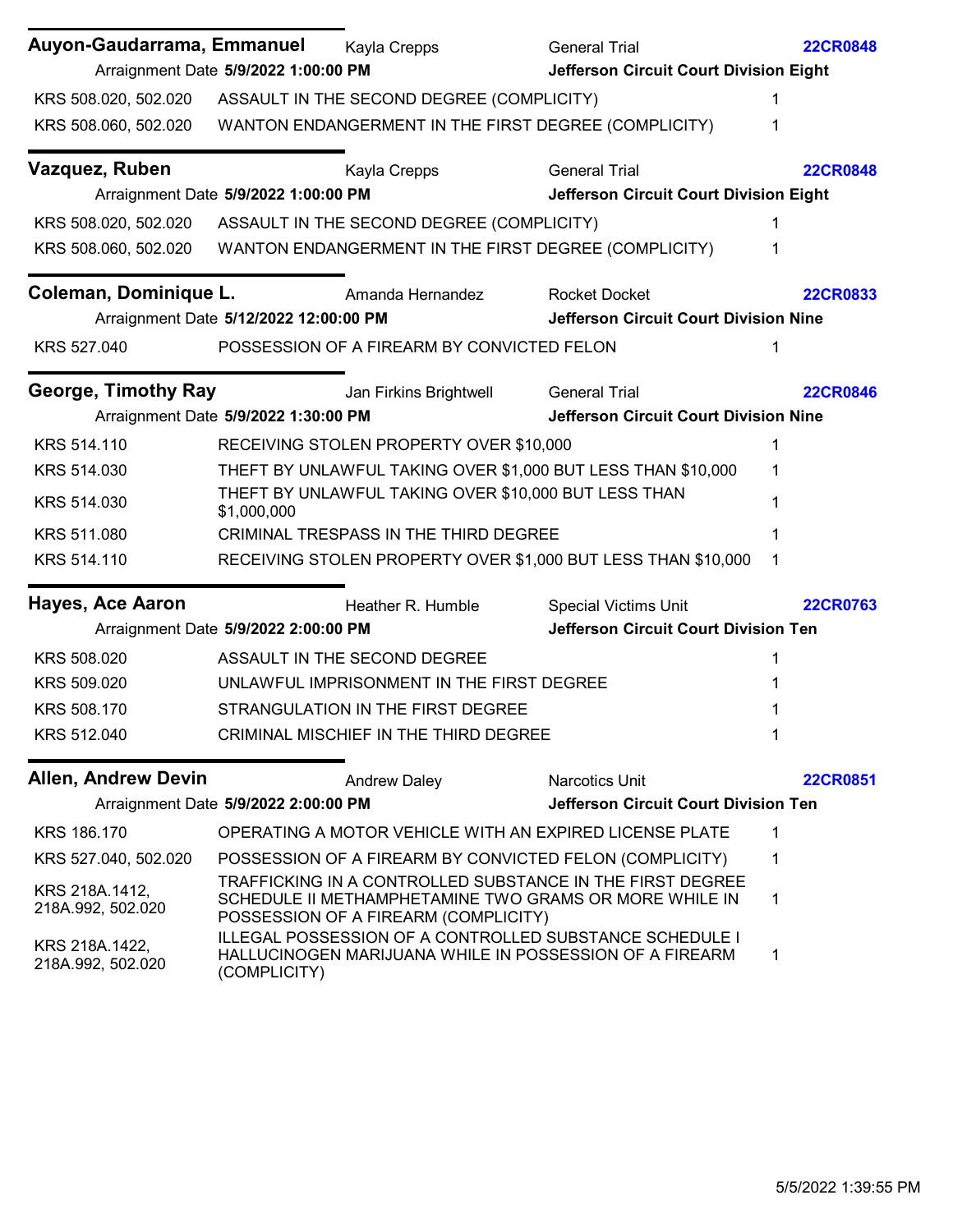| Moore, James           |                                       | Jan Firkins Brightwell                               | <b>General Trial</b>                                         | <b>22CR0854</b> |
|------------------------|---------------------------------------|------------------------------------------------------|--------------------------------------------------------------|-----------------|
|                        | Arraignment Date 5/9/2022 2:00:00 PM  |                                                      | Jefferson Circuit Court Division Ten                         |                 |
| KRS 434.580            |                                       | THEFT OR RECEIPT OF STOLEN CREDIT OR DEBIT CARD      |                                                              | 1               |
| KRS 434.650            | \$10,000                              |                                                      | FRAUDULENT USE OF A CREDIT CARD OVER \$500 BUT LESS THAN     | 1               |
| KRS 511.040            |                                       | BURGLARY IN THE THIRD DEGREE                         |                                                              | 1               |
| KRS 434.650            |                                       | FRAUDULENT USE OF A CREDIT CARD UNDER \$500          |                                                              |                 |
| KRS 532.080            |                                       | PERSISTENT FELONY OFFENDER IN THE FIRST DEGREE       |                                                              |                 |
|                        |                                       | Tribble, Dominique Shaquille Amanda Hernandez        | <b>Rocket Docket</b>                                         | <b>22CR0839</b> |
|                        | Arraignment Date 5/13/2022 9:30:00 AM |                                                      | <b>Jefferson Circuit Court Division Eleven</b>               |                 |
| KRS 218A.1412          |                                       | SCHEDULE II COCAINE LESS THAN FOUR GRAMS             | TRAFFICKING IN A CONTROLLED SUBSTANCE IN THE FIRST DEGREE    |                 |
| KRS 218A.1412          |                                       | SCHEDULE II METHAMPHETAMINE LESS THAN TWO GRAMS      | TRAFFICKING IN A CONTROLLED SUBSTANCE IN THE FIRST DEGREE    | 1               |
| KRS 218A.1412          |                                       | SCHEDULE II OPIATES LESS THAN TEN DOSAGE UNITS       | TRAFFICKING IN A CONTROLLED SUBSTANCE IN THE FIRST DEGREE    | 1               |
| KRS 527.040            |                                       | POSSESSION OF A FIREARM BY CONVICTED FELON           |                                                              | 1               |
| Day, Michael J.        |                                       | Lucas Taylor                                         | <b>General Trial</b>                                         | <b>22CR0858</b> |
|                        | Arraignment Date 5/9/2022 2:30:00 PM  |                                                      | <b>Jefferson Circuit Court Division Eleven</b>               |                 |
| KRS 514.030, 502.020   | \$1,000,000 (COMPLICITY)              | THEFT BY UNLAWFUL TAKING OVER \$10,000 BUT LESS THAN |                                                              | 1               |
| KRS 514.030, 502.020   | (COMPLICITY)                          |                                                      | THEFT BY UNLAWFUL TAKING OVER \$1,000 BUT LESS THAN \$10,000 | 1               |
| KRS 514.030, 502.020   | (COMPLICITY)                          |                                                      | THEFT BY UNLAWFUL TAKING OVER \$1,000 BUT LESS THAN \$10,000 | 1               |
| KRS 218A.1415, 502.020 |                                       | DEGREE SCHEDULE II METHAMPHETAMINE (COMPLICITY)      | ILLEGAL POSSESSION OF A CONTROLLED SUBSTANCE IN THE FIRST    | 1               |
| Orange, Jason Lane     |                                       | Lucas Taylor                                         | <b>General Trial</b>                                         | <b>22CR0858</b> |
|                        | Arraignment Date 5/9/2022 2:30:00 PM  |                                                      | <b>Jefferson Circuit Court Division Eleven</b>               |                 |
| KRS 514.030, 502.020   | (COMPLICITY)                          |                                                      | THEFT BY UNLAWFUL TAKING OVER \$1,000 BUT LESS THAN \$10,000 | 1               |
| KRS 218A.1415, 502.020 |                                       | DEGREE SCHEDULE II METHAMPHETAMINE (COMPLICITY)      | ILLEGAL POSSESSION OF A CONTROLLED SUBSTANCE IN THE FIRST    | 1               |
| Perry, Jan Michelle    |                                       | Lucas Taylor                                         | <b>General Trial</b>                                         | <b>22CR0858</b> |
|                        | Arraignment Date 5/9/2022 2:30:00 PM  |                                                      | <b>Jefferson Circuit Court Division Eleven</b>               |                 |
| KRS 514.030, 502.020   | \$1,000,000 (COMPLICITY)              | THEFT BY UNLAWFUL TAKING OVER \$10,000 BUT LESS THAN |                                                              | 1               |
| KRS 514.030, 502.020   | (COMPLICITY)                          |                                                      | THEFT BY UNLAWFUL TAKING OVER \$1,000 BUT LESS THAN \$10,000 | 1               |
| KRS 514.030, 502.020   | (COMPLICITY)                          |                                                      | THEFT BY UNLAWFUL TAKING OVER \$1,000 BUT LESS THAN \$10,000 | 1               |
| KRS 218A.1415, 502.020 |                                       | DEGREE SCHEDULE II METHAMPHETAMINE (COMPLICITY)      | ILLEGAL POSSESSION OF A CONTROLLED SUBSTANCE IN THE FIRST    | 1               |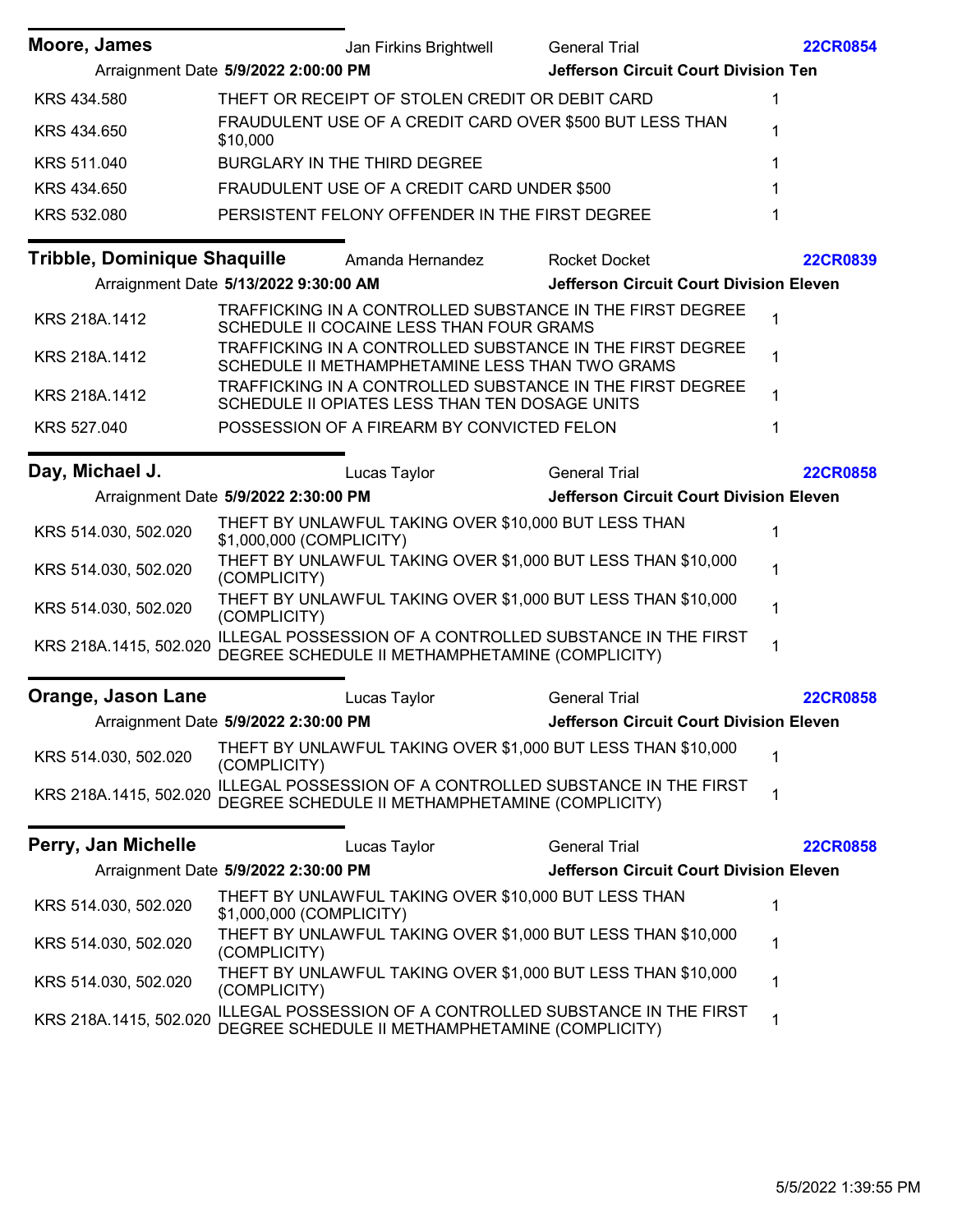| <b>Shumate, Glen Roy</b>    |                                       | Lucas Taylor                                                                                                                        | <b>General Trial</b>                                                                                                | <b>22CR0858</b> |
|-----------------------------|---------------------------------------|-------------------------------------------------------------------------------------------------------------------------------------|---------------------------------------------------------------------------------------------------------------------|-----------------|
|                             | Arraignment Date 5/9/2022 2:30:00 PM  |                                                                                                                                     | <b>Jefferson Circuit Court Division Eleven</b>                                                                      |                 |
| KRS 514.030, 502.020        | \$1,000,000 (COMPLICITY)              | THEFT BY UNLAWFUL TAKING OVER \$10,000 BUT LESS THAN                                                                                |                                                                                                                     | 1               |
| KRS 514.030, 502.020        | (COMPLICITY)                          | THEFT BY UNLAWFUL TAKING OVER \$1,000 BUT LESS THAN \$10,000                                                                        |                                                                                                                     | 1               |
| KRS 514.030, 502.020        | (COMPLICITY)                          | THEFT BY UNLAWFUL TAKING OVER \$1,000 BUT LESS THAN \$10,000                                                                        |                                                                                                                     | 1               |
| KRS 218A.1415, 502.020      |                                       | DEGREE SCHEDULE II METHAMPHETAMINE (COMPLICITY)                                                                                     | ILLEGAL POSSESSION OF A CONTROLLED SUBSTANCE IN THE FIRST                                                           | 1               |
| KRS 186.170                 |                                       | OPERATING A MOTOR VEHICLE WITH AN EXPIRED LICENSE PLATE                                                                             |                                                                                                                     | 1               |
| KRS 218A.1415               |                                       | DEGREE SCHEDULE II METHAMPHETAMINE                                                                                                  | ILLEGAL POSSESSION OF A CONTROLLED SUBSTANCE IN THE FIRST                                                           | 1               |
| KRS 218A.500(2)             |                                       | ILLEGAL USE OR POSSESSION OF DRUG PARAPHERNALIA                                                                                     |                                                                                                                     | 1               |
| KRS 304.39-080              |                                       | NO MOTOR VEHICLE INSURANCE - FIRST OFFENSE                                                                                          |                                                                                                                     | 1               |
| <b>Mathieu, Milton G.</b>   |                                       | Ebert Haegele                                                                                                                       | Narcotics Unit                                                                                                      | <b>22CR0741</b> |
|                             | Arraignment Date 5/9/2022 3:00:00 PM  |                                                                                                                                     | <b>Jefferson Circuit Court Division Twelve</b>                                                                      |                 |
| KRS 218A.1421, 502.020      |                                       | TRAFFICKING IN MARIJUANA, SCHEDULE I HALLUCINOGEN (5<br>POUNDS OR MORE) (COMPLICITY)                                                |                                                                                                                     | 1               |
|                             | (COMPLICITY)                          | TRAFFICKING IN A CONTROLLED SUBSTANCE IN THE SECOND<br>KRS 218A.1413, 502.020 DEGREE SCHEDULE I PSILOCYBIN TEN DOSAGE UNITS OR MORE |                                                                                                                     | 1               |
| KRS 218A.1414, 502.020      | UNITS (COMPLICITY)                    | LESS THAN OR EQUAL TO ONE-HUNDRED AND TWENTY DOSAGE                                                                                 | TRAFFICKING IN A CONTROLLED SUBSTANCE IN THE THIRD DEGREE<br>SCHEDULE IV CLONAZEPAM TWENTY DOSAGE UNITS OR MORE BUT | 1               |
| KRS 218A.500(2),<br>502.020 | (COMPLICITY)                          | ILLEGAL USE OR POSSESSION OF DRUG PARAPHERNALIA                                                                                     |                                                                                                                     | 1               |
| Osbourn, Matthew Vincent    |                                       | William D. Adams                                                                                                                    | <b>Rocket Docket</b>                                                                                                | <b>22CR0836</b> |
|                             | Arraignment Date 5/9/2022 1:00:00 PM  |                                                                                                                                     | <b>Jefferson Circuit Court Division Twelve</b>                                                                      |                 |
| KRS 516.060                 | <b>DEGREE</b>                         |                                                                                                                                     | CRIMINAL POSSESSION OF A FORGED INSTRUMENT IN THE SECOND                                                            | $\mathbf 1$     |
| KRS 514.160                 | THEFT OF IDENTITY                     |                                                                                                                                     |                                                                                                                     | 1               |
| KRS 516.060                 | <b>DEGREE</b>                         |                                                                                                                                     | CRIMINAL POSSESSION OF A FORGED INSTRUMENT IN THE SECOND                                                            | 1               |
| Xiong, Ker L                |                                       | William D. Adams                                                                                                                    | <b>Rocket Docket</b>                                                                                                | <b>22CR0841</b> |
|                             | Arraignment Date 5/9/2022 1:00:00 PM  |                                                                                                                                     | <b>Jefferson Circuit Court Division Twelve</b>                                                                      |                 |
| KRS 218A.1421               |                                       | TRAFFICKING IN MARIJUANA, SCHEDULE I HALLUCINOGEN (MORE<br>THAN 8 OUNCES BUT LESS THAN 5 POUNDS)                                    |                                                                                                                     | 1               |
| Gaddis, Cody M.             |                                       | William D. Adams                                                                                                                    | <b>Rocket Docket</b>                                                                                                | <b>22CR0834</b> |
|                             | Arraignment Date 5/10/2022 1:30:00 PM |                                                                                                                                     | <b>Jefferson Circuit Court Division Thirteen</b>                                                                    |                 |
| KRS 511.040                 |                                       | BURGLARY IN THE THIRD DEGREE                                                                                                        |                                                                                                                     | 1               |
| KRS 516.060                 | <b>DEGREE</b>                         |                                                                                                                                     | CRIMINAL POSSESSION OF A FORGED INSTRUMENT IN THE SECOND                                                            | 1               |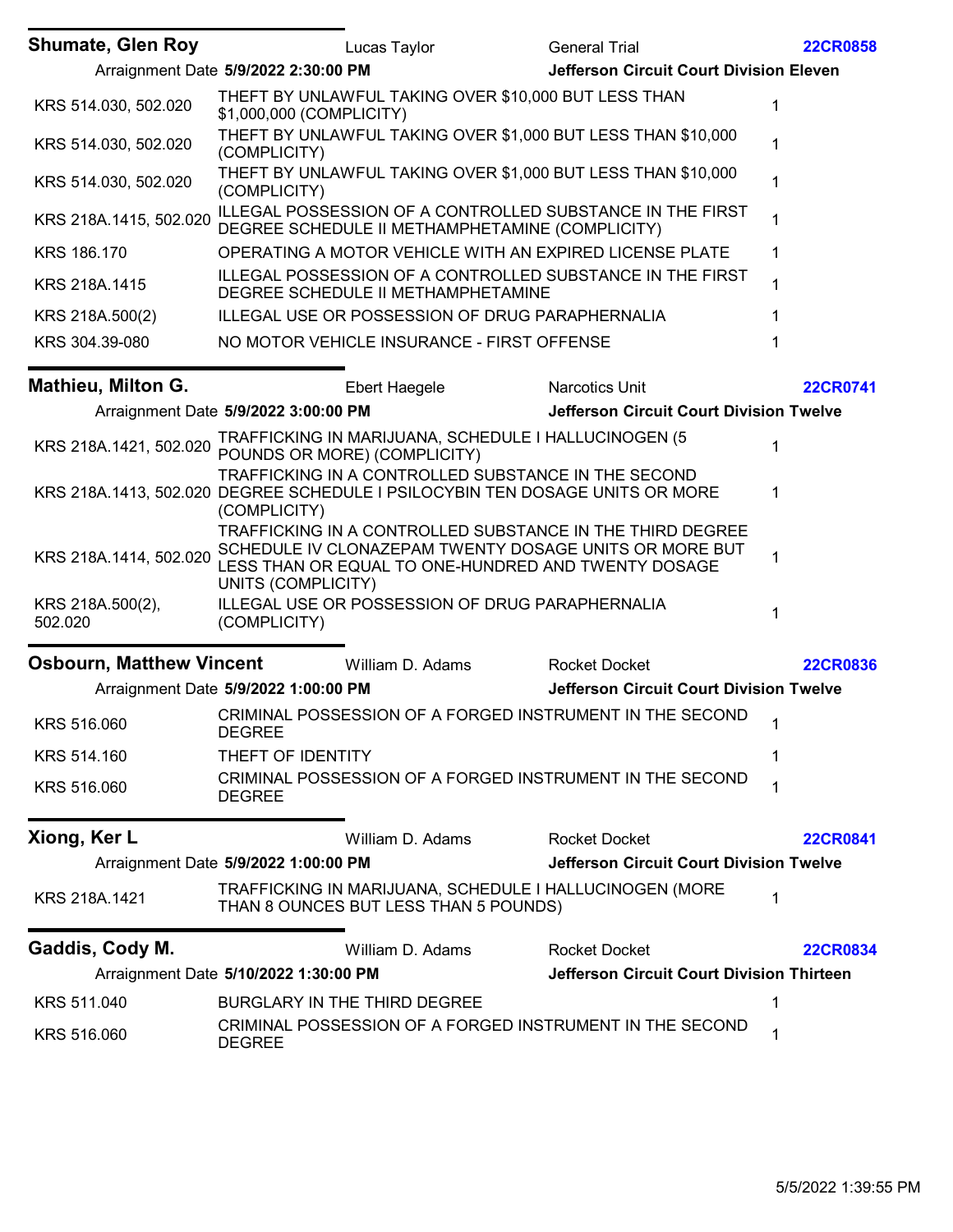## Cases Dismissed or Remanded For the Week of 05/02/22

|             | Defendant: Mr. Malik Brooks                    | Referring Case:<br>22F001787                                                                                                      |
|-------------|------------------------------------------------|-----------------------------------------------------------------------------------------------------------------------------------|
| <b>UOR</b>  | <b>Statute</b>                                 |                                                                                                                                   |
| 13201-0     |                                                | KRS 508.060 WANTON ENDANGERMENT IN THE FIRST DEGREE                                                                               |
|             | <b>Disposition: Proof Heard No True Bill</b>   |                                                                                                                                   |
| 00786-0     | KRS 508.030                                    | ASSAULT IN THE FOURTH DEGREE                                                                                                      |
|             | Disposition: Proof Heard No True Bill          |                                                                                                                                   |
| 52197-0     |                                                | KRS 527.040 POSSESSION OF A HANDGUN BY CONVICTED FELON                                                                            |
|             | Disposition: Proof Heard No True Bill          |                                                                                                                                   |
| CCN: 153489 |                                                |                                                                                                                                   |
|             | Defendant: Mr. Christopher Douglas Hale        | Referring Case:<br>20F005784                                                                                                      |
| <b>UOR</b>  | <b>Statute</b>                                 |                                                                                                                                   |
| 23230-0     | KRS 514.070                                    | THEFT BY FAILURE TO MAKE REQUIRED DISPOSITION OF PROPERTY OVER \$500 BUT<br><b>LESS THAN \$10,000</b>                             |
|             | <b>Disposition: Proof Heard No True Bill</b>   |                                                                                                                                   |
| CCN: 153492 |                                                |                                                                                                                                   |
|             | Defendant: Mr. Perry Louis Jones Jr.           | Referring Case:<br>20F009389                                                                                                      |
| <b>UOR</b>  | <b>Statute</b>                                 |                                                                                                                                   |
| 50230-0     |                                                | KRS 524.100 TAMPERING WITH PHYSICAL EVIDENCE                                                                                      |
|             | <b>Disposition: Proof Heard No True Bill</b>   |                                                                                                                                   |
| 42330-6     | 218A.992                                       | KRS 218A.1422, ILLEGAL POSSESSION OF A CONTROLLED SUBSTANCE SCHEDULE I HALLUCINOGEN<br>MARIJUANA WHILE IN POSSESSION OF A FIREARM |
|             | Disposition: Proof Heard No True Bill          |                                                                                                                                   |
| CCN: 153541 |                                                |                                                                                                                                   |
|             | Defendant: Mr. Andeiss Charlton                | Referring Case:<br>22F001989                                                                                                      |
| <b>UOR</b>  | <b>Statute</b>                                 |                                                                                                                                   |
| 28012-0     |                                                | KRS 514.110 RECEIVING STOLEN PROPERTY OVER \$1,000 BUT LESS THAN \$10,000                                                         |
|             | <b>Disposition: Proof Heard No True Bill</b>   |                                                                                                                                   |
| 00196-0     |                                                | KRS 520.095 FLEEING OR EVADING POLICE IN THE FIRST DEGREE (MOTOR VEHICLE)                                                         |
|             | Disposition: Proof Heard No True Bill          |                                                                                                                                   |
|             |                                                | 00111-0 KRS 189.330(4) DISREGARDING STOP SIGN                                                                                     |
|             | Disposition: Proof Heard No True Bill          |                                                                                                                                   |
| 00113-0     |                                                | KRS 189.231(2) DISREGARDING OFFICIAL TRAFFIC CONTROL DEVICE                                                                       |
|             | Disposition: Proof Heard No True Bill          |                                                                                                                                   |
| CCN: 153554 |                                                |                                                                                                                                   |
| Defendant:  | Mr. Souleymane Sambou                          | Referring Case:<br>22F002218                                                                                                      |
| <b>UOR</b>  | <b>Statute</b>                                 |                                                                                                                                   |
| 28012-0     | KRS 514.110                                    | RECEIVING STOLEN PROPERTY OVER \$1,000 BUT LESS THAN \$10,000                                                                     |
|             | Disposition: Proof Heard No True Bill          |                                                                                                                                   |
| 00199-0     | KRS 520.100                                    | FLEEING OR EVADING POLICE IN THE SECOND DEGREE (PEDESTRIAN)                                                                       |
|             | <b>Disposition: Remanded to District Court</b> |                                                                                                                                   |
| CCN: 153637 |                                                |                                                                                                                                   |